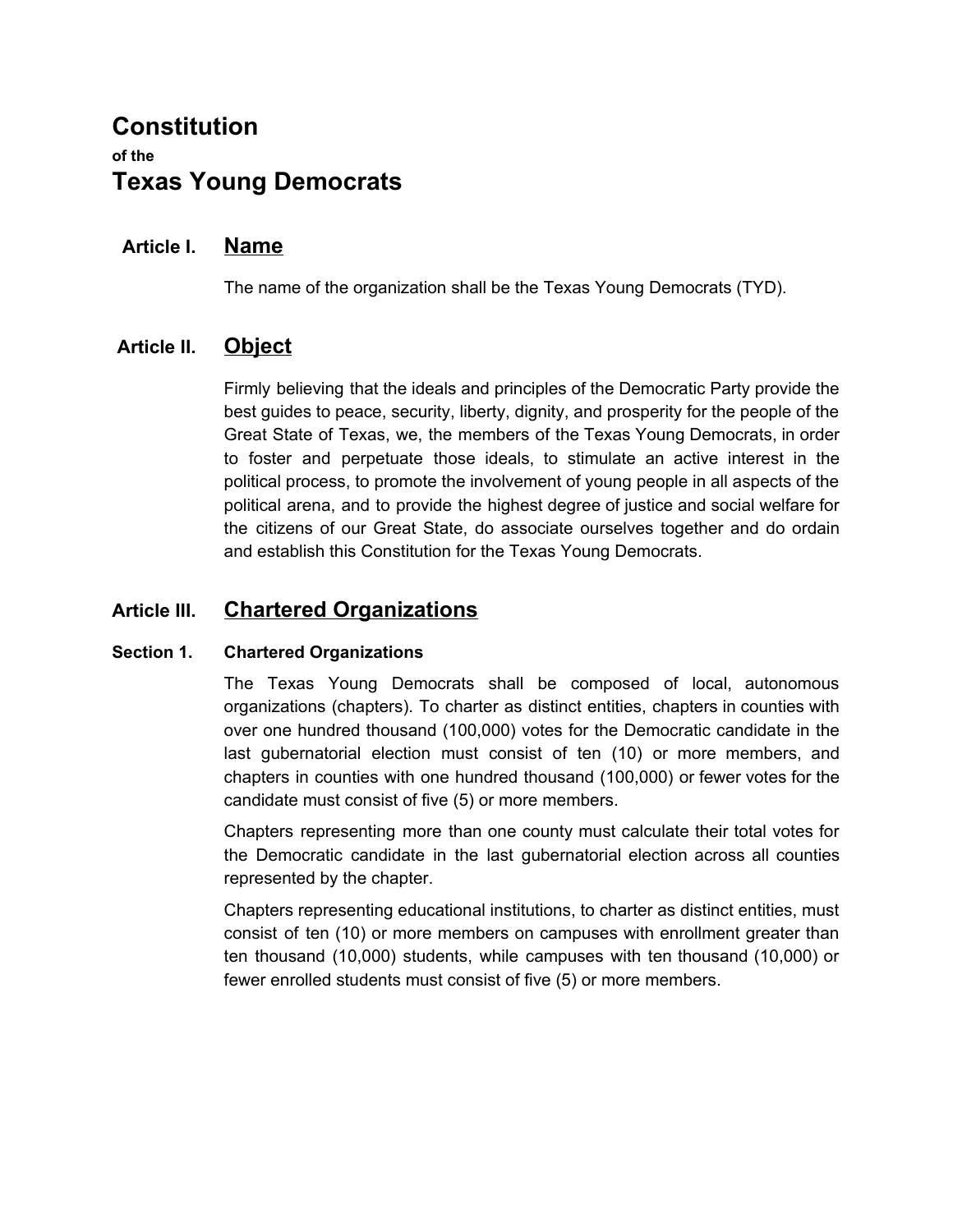#### **Section 2. Duration of Charter**

A club's charter shall be in effect from its granting until the following State Convention, unless one of the following applies: a) the chapter is found to have violated criminal law, b) the chapter is found to have violated the rules set forth by the Texas Ethics Commission regarding campaign finance, c) a complaint filed against the chapter is upheld by the grievance committee, d) the chapter fails to meet the required deadlines for updating chapter information as set forth by the TYD governing documents, or e) at the request of the chapter by a vote of the entire chapter membership.

#### **Section 3. Granting Charters**

Chapters shall be granted a charter by submitting a charter application to the State Convention that is in compliance with any requirements or time limits established for such an application, for verification by the convention's Credentials Committee, and approval by the State Convention. A charter may also be submitted between conventions to the Rules Committee for verification and approval by a majority vote of the State Board, or three-fourths vote of the Executive Committee between quarterly meetings.

#### **Section 4. Chartering and Membership Fees**

Texas Young Democrats will not charge membership or chartering fees to individual chapters.

#### **Section 5. Supremacy Clause**

This Constitution of the Texas Young Democrats shall be the supreme governing document of the organization, and under no circumstances may the rules set forth in this document be suspended. No changes may be made to this Constitution, or to the Bylaws, except as provided herein. Affiliated chapters retain all rights as to the organization and management of their local affairs free from interference from the Texas Young Democrats; however, the provisions of this Constitution shall take precedence in any matters relating to the relationship of the affiliated chapters with the Texas Young Democrats.

## **Article IV. Members**

### **Section 1. Age Requirement**

Democrats having attained the age of fourteen (14) years, and not having attained the age of forty-one (41) years shall be eligible for membership in the Texas Young Democrats. Any member that holds an elected or appointed office in the Texas Young Democrats shall be eligible to serve out the remainder of their term regardless of age requirements, and will retain any voting rights applicable to their office during that period.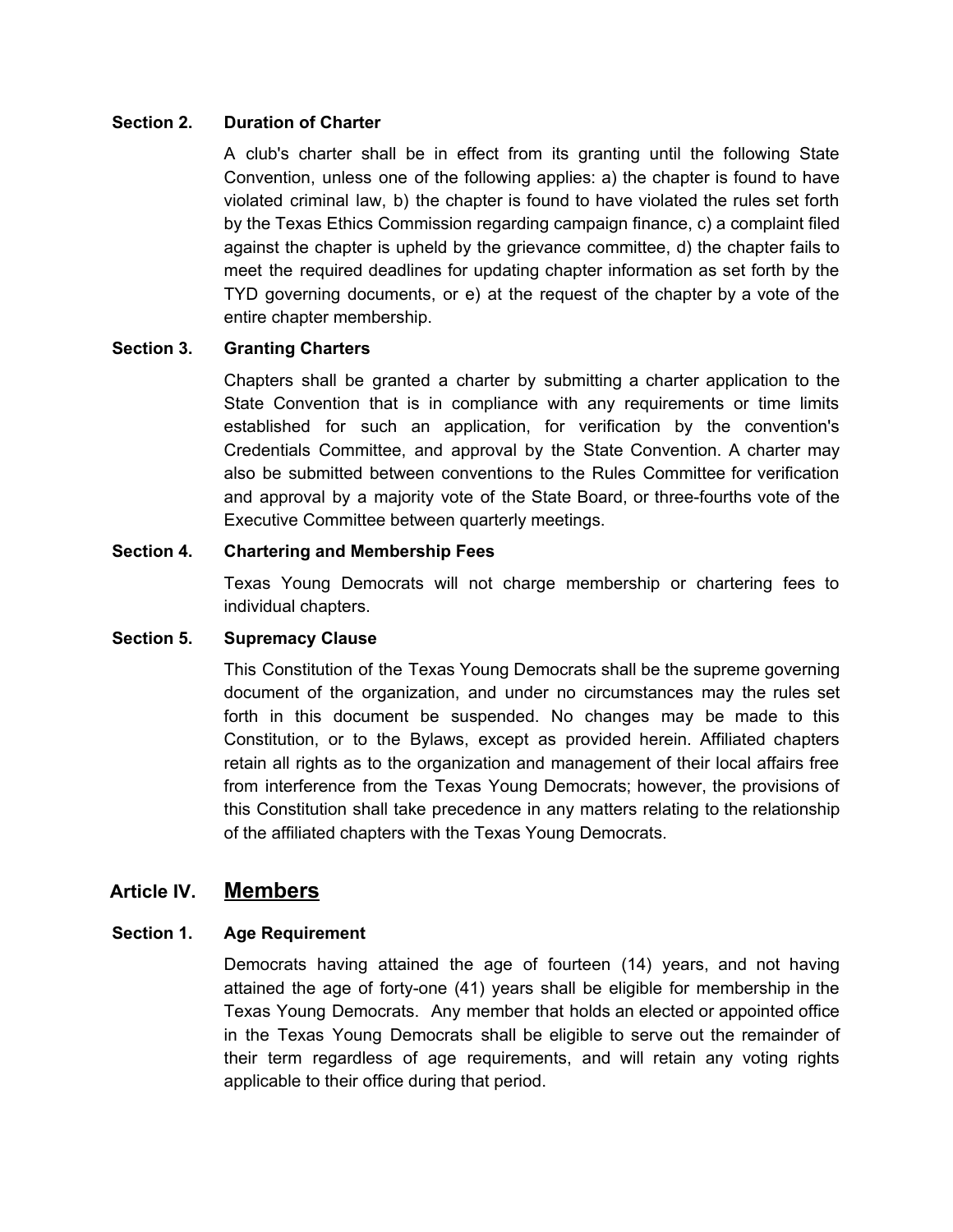#### **Section 2. Membership Criteria**

Regular membership to the Texas Young Democrats shall be granted to individuals who meet all membership requirements in the governing documents of the Texas Young Democrats and either:

- **a)** Join a chartered club; or
- **b)** Request and are granted at-large membership to the Texas Young Democrats at any State Convention or State Board meeting, in which case the at-large membership shall expire at the beginning of the following State Convention or upon joining a chartered club, whichever comes first.

#### **Section 3. Special Memberships**

The Bylaws may establish special classes of membership that are not granted voting privileges at any level of TYD.

#### **Section 4. Oath of Affiliation**

Membership in TYD shall require the signing of an Oath of Affiliation with the Texas Democratic Party.

### **Article V. Officers**

#### **Section 1. Elected Officers**

The Elected Officers of the Texas Young Democrats shall be the President, the Executive Vice President, the Finance Director, the Policy Director, the Membership Director, the Treasurer, the Secretary, and the two Young Democrats of America (YDA) National Committee Representatives.

#### **Section 2. Elections**

All officers shall be elected at each TYD State Convention. The term of office shall run until the next TYD State Convention or until their successors are elected. At any occasion where officers are elected, a forum of all officer candidates to be elected shall be held. No member shall hold more than one simultaneous elected office in the Texas Young Democrats. An officer accepting a nomination and being elected to a second office is considered to have immediately resigned their prior held office.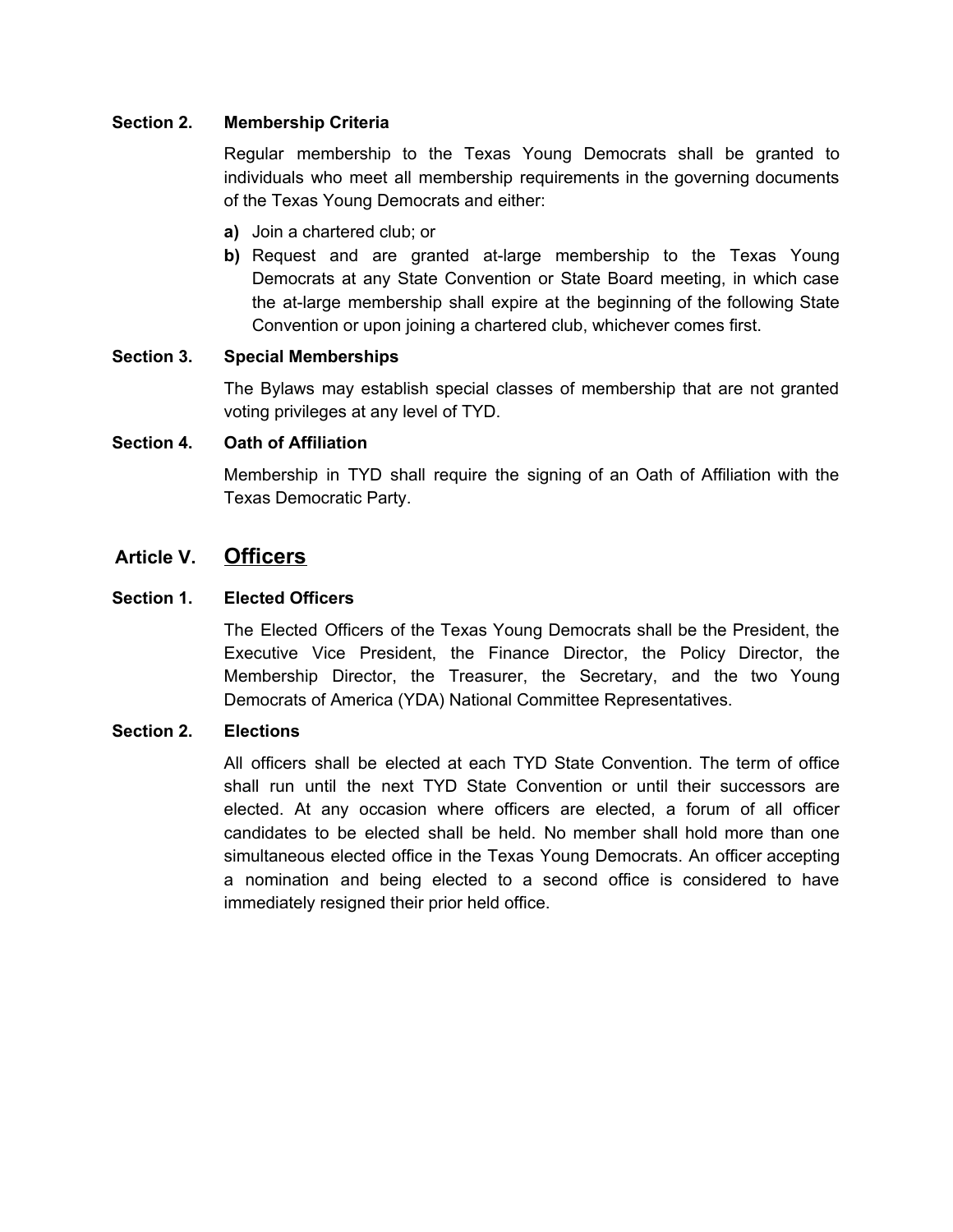#### **Section 3. Election Code**

At the fourth-quarter meeting of the State Board the year before a TYD State Convention, the State Board shall approve an Election Code that shall include but is not limited to: campaign expenditure limits, a campaign code of ethics, nomination and disqualification processes, campaign timelines, dispute resolution procedures, and convention voting processes (including runoff). The Election Code must be published and accessible to the membership no more than 30 days following its adoption. This Election Code shall be in force until another election code is adopted..

#### **Section 4. Filing for Offices**

In order to be considered as a candidate for elected office in TYD, the candidate must:

- **a)** be a member of TYD, and
- **b)** must file an application according to the process and timeline in the Election Code. Candidates who do not meet this requirement may file for a position by a petition of at least 25% of Convention delegates.

#### **Section 5. Residency Requirements**

In order to file for candidacy for the offices of President and Executive Vice President, an applicant who wishes to serve in these respective roles must live, work, or go to school within the state of Texas for at least one year prior to seeking nomination and upon election, be required to maintain full time residency in Texas for the entirety of their term.

In order to file for candidacy for the remaining offices, an applicant who wishes to serve as an officer must live, work, or go to school within the state of Texas for at least six months prior to seeking nomination, and upon election, be required to maintain full time residency in Texas for the entirety of their term.

#### **Section 6. Duties**

The officers of TYD shall execute the duties assigned to them by the TYD governing documents, the President, and the Executive Committee. Nonperformance of these duties shall be grounds for removal from office.

#### **Section 7. Order of Succession**

Following the President, the order of succession shall be: 1) Executive Vice President, 2) Finance Director, 3) Policy Director, 4) Membership Director, 5) Secretary, 6) Treasurer.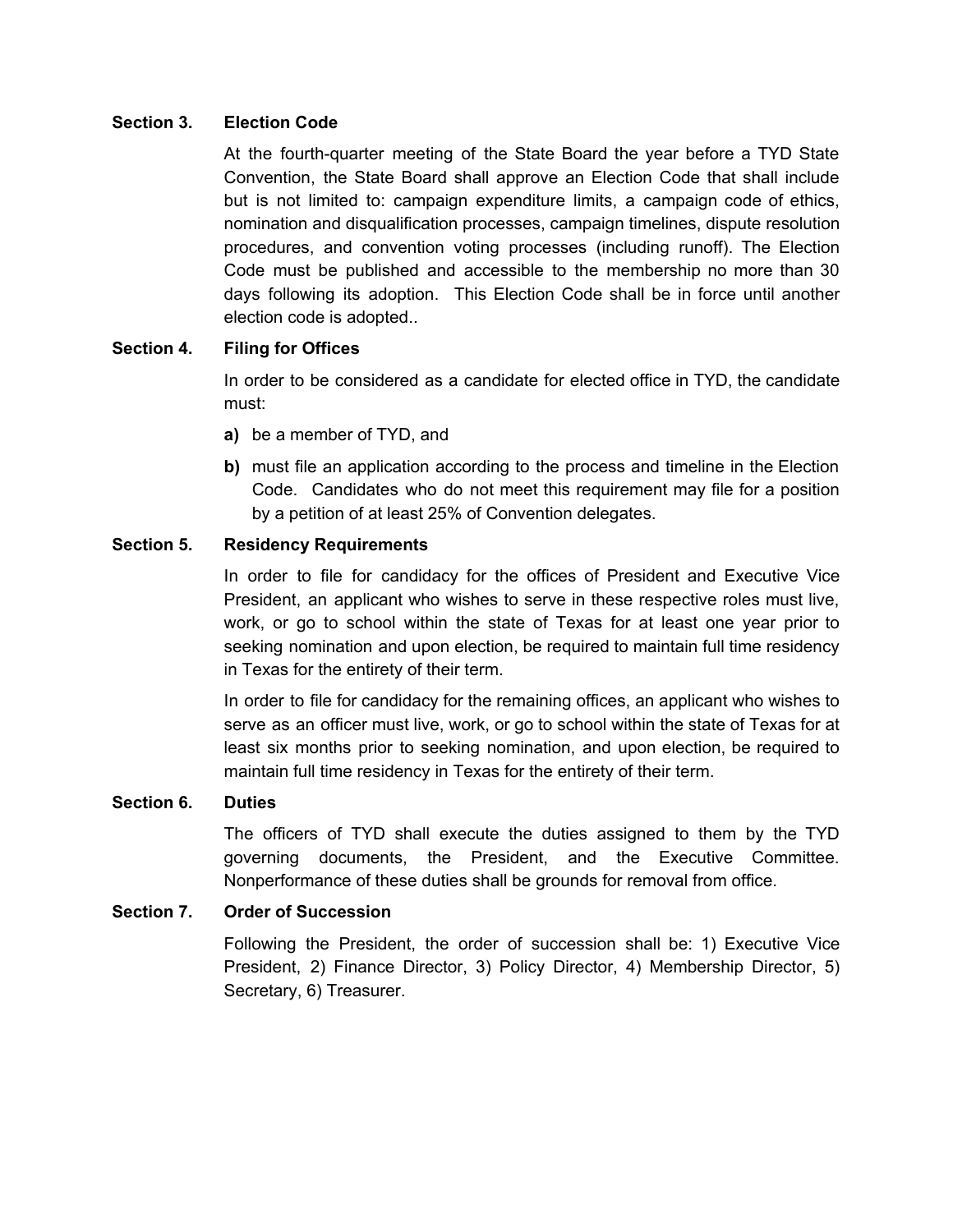#### **Section 8. Appointed Positions**

The President may appoint such positions as are needed to aid in the operation of the Texas Young Democrats, with the approval of the Executive Committee. These positions shall not hold a vote.

#### **Section 9. Vacancies**

When a vacancy occurs among the Officers, the President shall appoint a regular member of TYD to fill the office with majority approval of the State Board at their next meeting.

#### **Section 10. Removal from Office**

All elected and appointed positions of the Texas Young Democrats may be subject to removal from office for misfeasance, malfeasance or nonfeasance of assigned duties as per these governing documents; or, for violations of the governing documents of the Texas Young Democrats; or, for committing a felony under the laws of the State of Texas or the United States of America while in office; or, for failure to maintain decorum while acting in a capacity as an officer of the Texas Young Democrats.

### **Article VI. State Convention**

#### **Section 1. Authority**

The State Convention shall be the highest authority of the Texas Young Democrats, subject to the provisions of the Texas Young Democrats governing documents.

#### **Section 2. Purpose**

The purpose of the State Convention shall be to elect the Officers of the Texas Young Democrats; to hold statutory meetings of Region Committees and Caucuses; to elect Region Directors; to adopt a platform and resolutions which embody the basic principles of the Democratic Party and which set forth the positions of the Texas Young Democrats on current issues of statewide significance; to establish and amend the rules of the Texas Young Democrats; and to take such action as it deems necessary and proper to effect the operations of the Texas Young Democrats.

#### **Section 3. Time and Place**

The Texas Young Democrats shall hold its State Convention in the second quarter of odd-numbered years in Austin, Texas or within a thirty (30) mile radius of the Texas State Capitol. The date and venue shall be decided by a vote of the State Board by the end of the fourth quarter State Board meeting the year prior.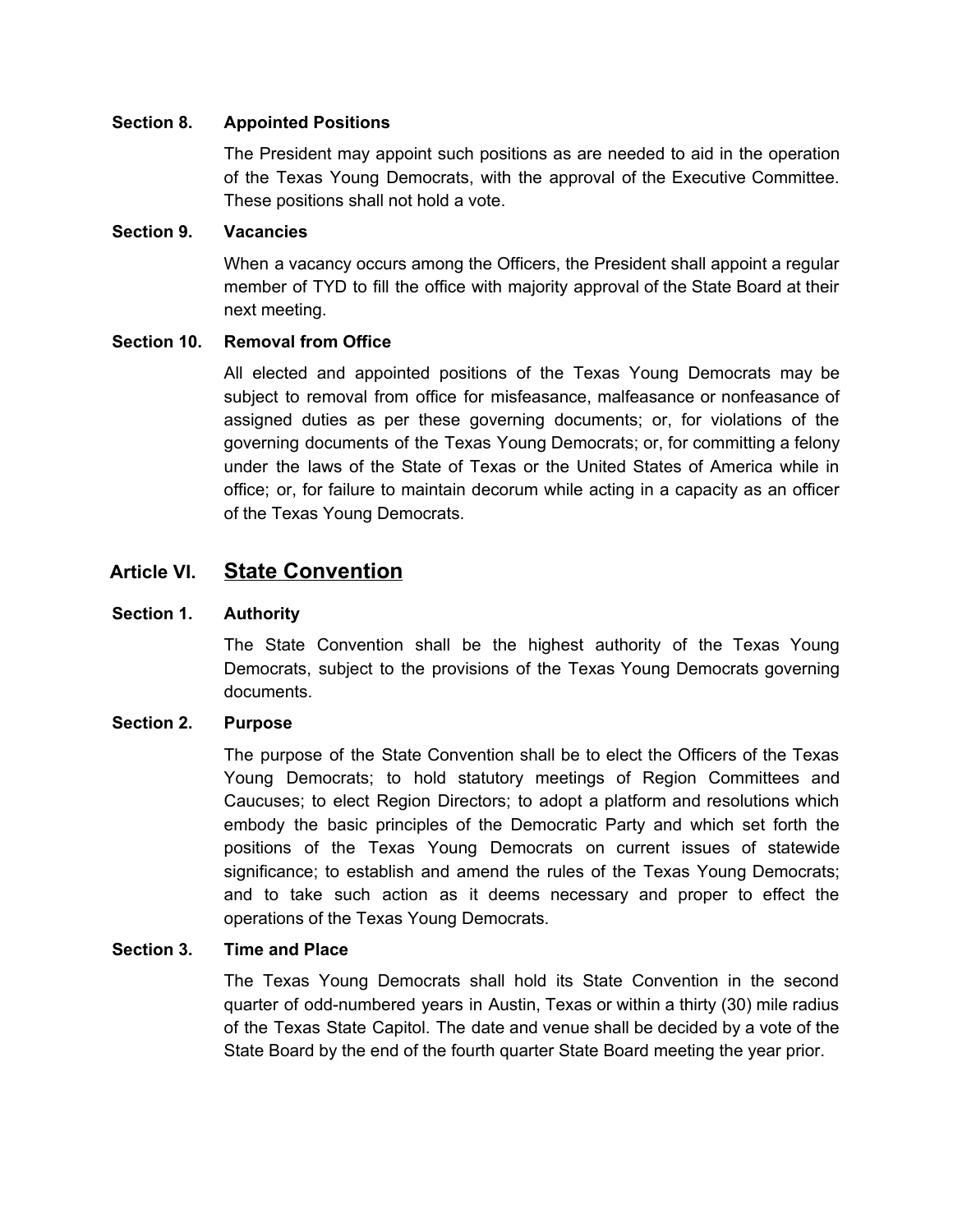#### **Section 4. Call**

The Call for the State Convention shall be issued by the President no later than two weeks following the convention selection to all affiliated chapters and such unaffiliated chapters as the President may be able to contact.

#### **Section 5. Delegations**

#### **a) Delegate Strength**

All chapters placed on the Temporary or Permanent Roll of the Convention shall be considered delegations for the purposes of the State Convention. Members of the Texas Young Democrats who are credentialed for the State Convention at-large will be considered a single additional delegation. Each delegation shall have a number of votes allocated as per the Bylaws.

#### **b) Vote Apportionment**

Each delegation shall vote the full Delegation strength to which it is entitled, divided proportionally amongst its delegates participating in the vote.

The use of the unit rule shall not be permitted.

#### **c) Delegation Assignment**

Attendees shall designate the chapter whose delegation they are a member of at the time of registration. If the attendee wishes to participate as a member of a different delegation or change to participate as an at-large delegate, they may submit a request to the Credentials Committee, who will facilitate the change.

#### **d) Delegation Attendance**

No club shall be deemed to have been in attendance and/or seated at a State Convention which is not represented at the Convention by at least one (1) registered delegate.

### **Section 6. Convention Officers**

#### **a) Temporary Officers**

The Executive Committee shall designate a Convention Director at the third quarter State Board Meeting the year prior to the State Convention, who may designate whatever such assistants as may be necessary to plan, to arrange, and to conduct the necessary work of the Convention. The President of the Texas Young Democrats shall serve as Temporary Chair to call to order and preside over the State Convention until a Permanent Chair has been elected.

#### **b) Permanent Officers**

The Permanent Officers of the Convention shall be the Chair, Vice Chair, Secretary, and Parliamentarian. The Permanent Chair shall be elected upon the adoption of the Temporary Roll, and shall appoint the Vice Chair, Secretary, Parliamentarian, and Chairs of the Permanent Convention Committees.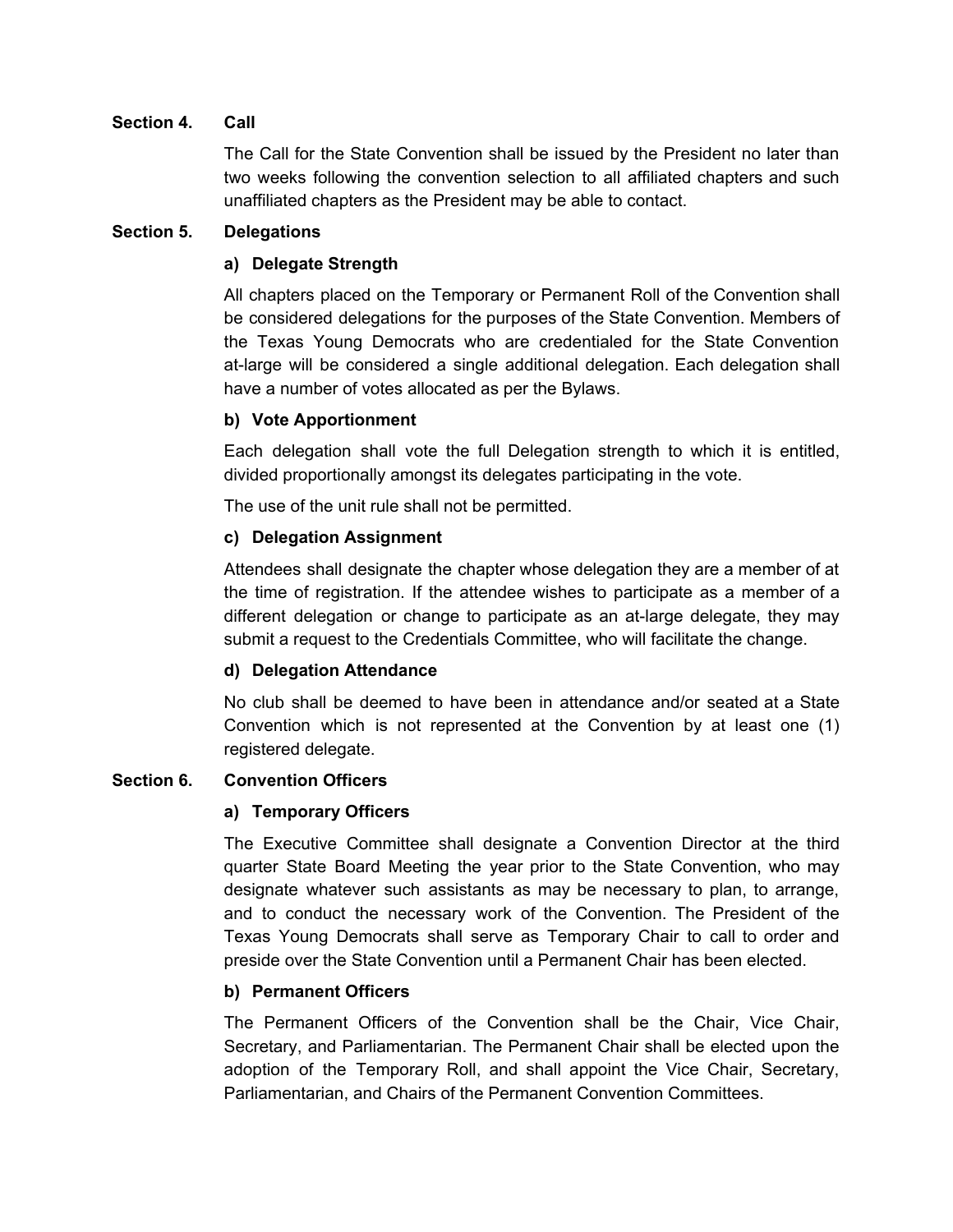#### **Section 7. Committees**

#### **a) Temporary Convention Committees**

The temporary committees of the State Convention shall be: the Temporary Credentials Committee, the Temporary Convention Program Committee, and the Temporary Nominations Committee. Temporary committees will be appointed by the President and confirmed by the State Board at the fourth-quarter meeting the year prior to the respective State Convention.

#### **(1) Temporary Credentials Committee**

The Temporary Credentials Committee will be responsible for reporting the initial roll at the start of the convention, which must include which chapters submitted complete and valid chartering packets, how many chapters have registered attendees to the convention at that time, and the total count of attendees at that time. The Temporary Credentials Committee must hold at least one public meeting at a time and place prior to the start of the Convention. The committee shall examine submitted charters and credentials in preparation for the initial roll. The Temporary Credentials Committee is discharged upon the adoption of the initial roll at the beginning of the convention, and all further updates are the responsibility of the Permanent Credentials Committee.

#### **(2) Convention Program Committee**

The Convention Program Committee is responsible for creating the initial convention program for approval at the final State Board meeting before the convention and recommendation for adoption by the State Convention. The Convention Program Committee is discharged upon the adoption of the convention program following the adoption of the initial roll.

#### **(3) Temporary Rules and Platform & Resolutions Committees**

The Temporary Rules Committee and Temporary Platform & Resolutions Committee shall be the standing Rules and standing Legislative Policy Committees of the State Board.

#### **b) Permanent Committees**

The Permanent Committees of the State Convention shall be the Credentials Committee, the Rules Committee, the Platform & Resolutions Committee, and the Nominations Committee. The membership of the Permanent Credentials Committee shall consist of a Chair appointed by the Permanent Convention Chair and one delegate from each club on the Temporary Roll of the Convention. The membership of all other Permanent Committees shall consist of a Chair appointed by the Permanent Convention Chair and one delegate from each club on the Permanent Roll of the Convention. The Permanent Convention Chair shall appoint a Vice Chair to a Committee if such a position is needed to ensure that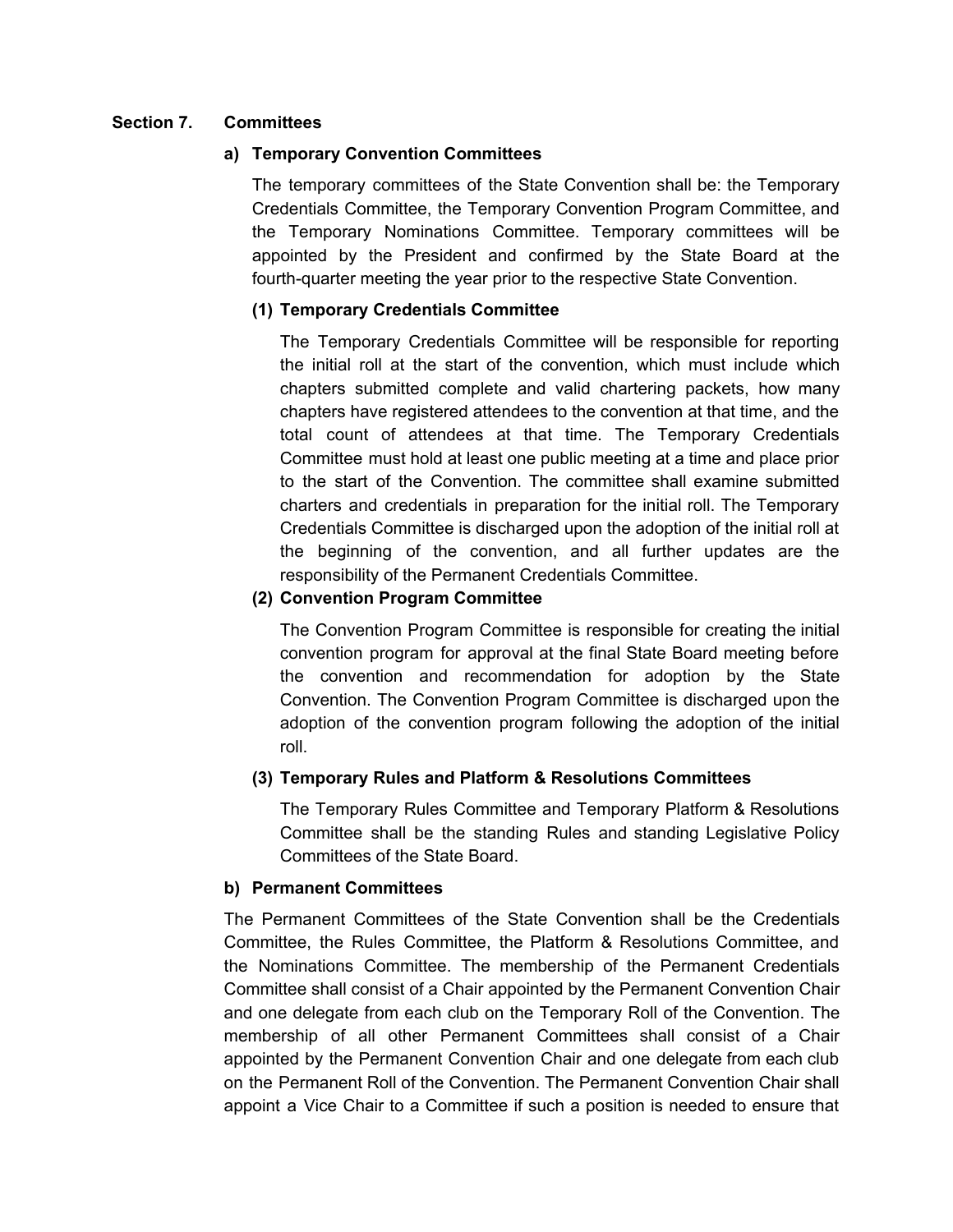the Committee consists of an uneven number of members. A simple majority of the clubs present at the convention shall constitute a quorum for the committee, provided that at least two clubs of which the committee chair is not a member must be present.

## **Article VII. Executive Committee**

#### **Section 1. Authority**

The Executive Committee shall be responsible for conducting the day-to-day affairs of the Texas Young Democrats between conventions and State Board Meetings.

#### **Section 2. Membership**

#### **a) Voting Members**

The voting members of the Executive Committee shall be all Elected Officers and Region Directors.

#### **b) Non Voting Members**

The non voting members of the Executive Committee shall be the Chairs of Standing Committees who are not otherwise voting members, the president of the Texas College Democrats, the primary officer of the Texas High School Democrats, and any Appointed Positions.

#### **Section 3. Meetings**

Meetings of the Executive Committee shall be held at least monthly and at the call of the President. Meetings shall be held by any means, including electronic, which allows for all members to hear and participate in all proceedings in real time. A majority of the voting membership of the Executive Committee shall constitute a quorum.

### **Article VIII. State Board**

#### **Section 1. Authority**

Except for powers reserved to the Executive Committee, the governing body of the Texas Young Democrats between conventions shall be the State Board.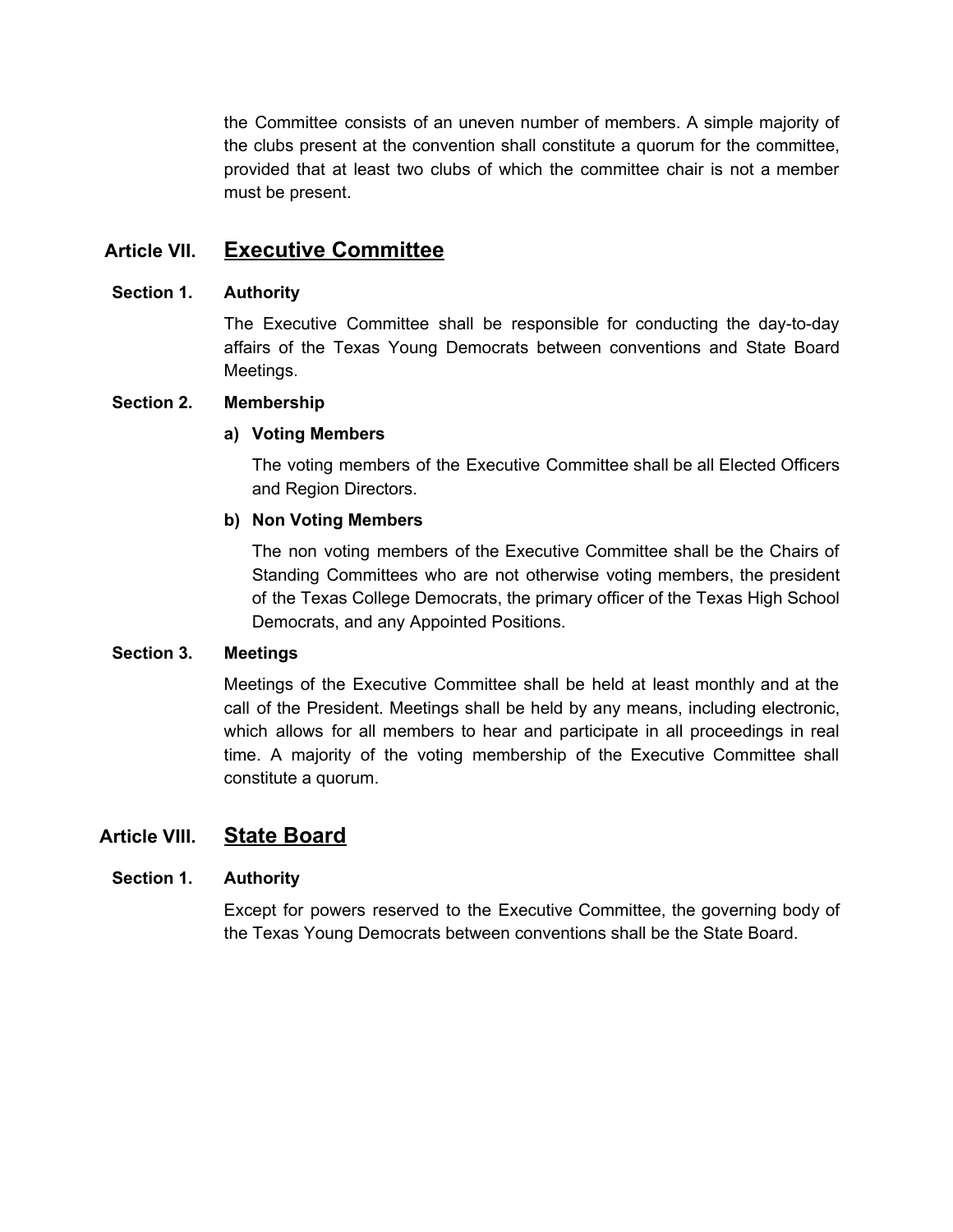#### **Section 2. Membership**

#### **a) Voting Members**

The voting members of the State Board shall be all voting members of the Texas Young Democrats Executive Committee, the Chair or another designated representative of each caucus of the Texas Young Democrats, and the President or another designated representative of each chartered chapter of the Texas Young Democrats.

#### **b) Non voting Members**

The non voting members of the State Board shall be all non voting members of the Executive Committee not expressly specified as voting members above.

#### **Section 3. Meetings**

The State Board of the Texas Young Democrats shall meet at least once per calendar quarter, but shall not be required in quarters where a State Convention of the TDP or TYD is held. The President shall issue the call for each State Board meeting to all members of the State Board of the Texas Young Democrats. One-quarter (25%) of all voting members of the State Board shall constitute a quorum.

#### **Section 4. Standing Committees**

The State Board shall have Standing Committees as follows:

- ⬩ The Finance Committee shall be chaired by the Finance Director.
- The Political Policy Committee shall be chaired by the Policy Director or their deputy.
- The Legislative Policy Committee shall be chaired by the Policy Director or their deputy.
- ⬩ The Rules Committee shall be chaired by a member appointed by the President with majority approval of the Executive Committee.

## **Article IX. Region Committees**

### **Section 1. Apportionment**

There shall be nine (9) regions of the Texas Young Democrats, each with a Region Committee. Each Region Committee shall be composed of all chartered chapters within the region as provided for in the Bylaws. Each chartered chapter shall receive one (1) vote in their Region Committee. A chartered chapter may only cast a vote in one Region Committee; chapters whose primary members represent more than one region may choose the region in which they are represented at a State Convention and shall participate in that Region Committee until the next State Convention.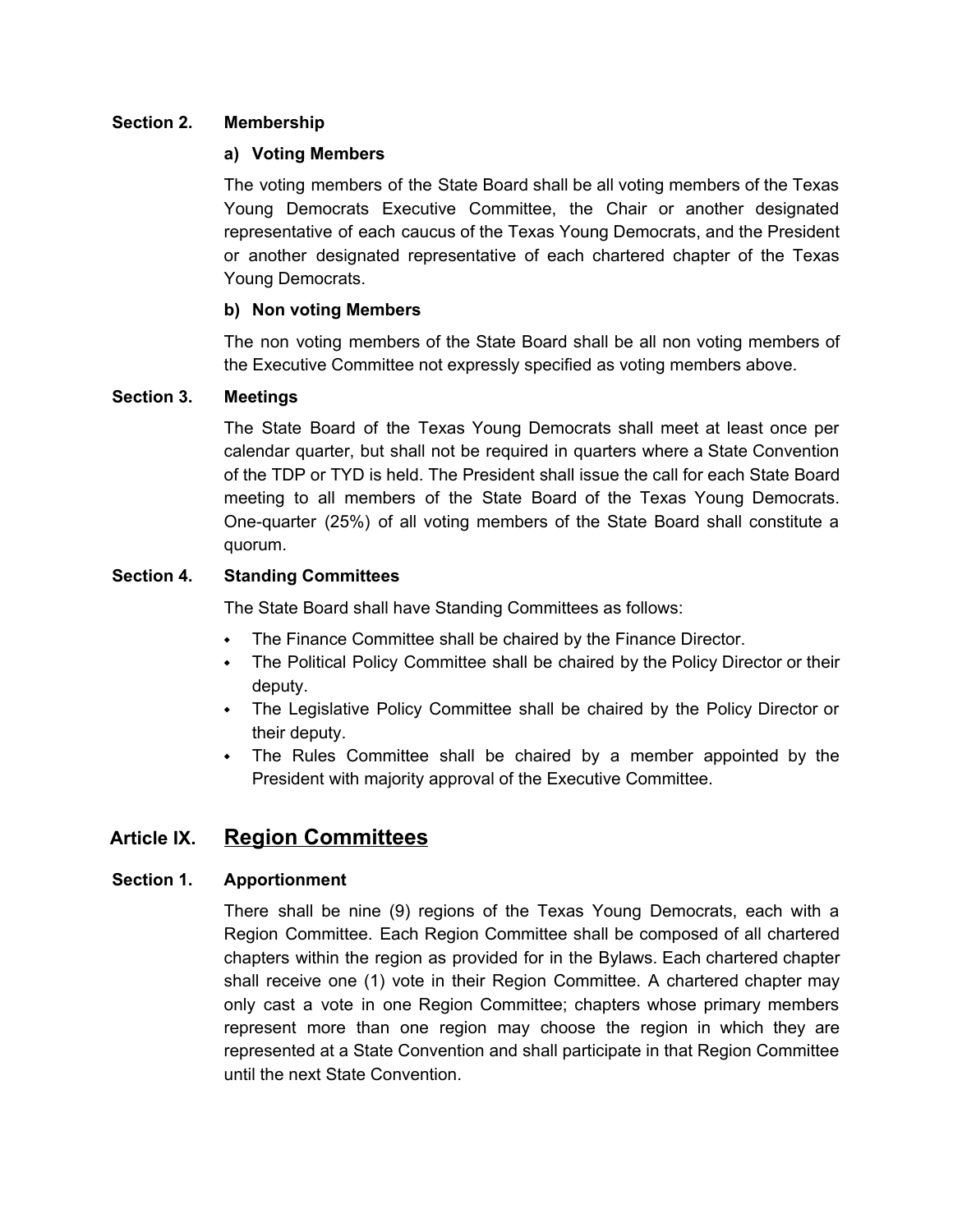#### **Section 2. Region Committee Meetings**

The Region Committees shall convene during each State Convention, and as called by their respective Region Director or by 25% of the chartered chapters in the region. Meetings shall be held by any means, including electronic, which allows for all members to hear and participate in all proceedings in real time.

#### **Section 3. Region Directors**

#### **a) Election**

A Region Director shall be selected from among the members of the chartered chapters within each Region Committee at the statutory meeting of the Region Committee at the State Convention. Region Directors shall hold office until the next State Convention or until their successors are elected.

#### **b) Vacancies**

When a vacancy occurs among the Region Directors, the TYD President may appoint a replacement from within the same region upon majority approval of the Executive Committee at their next meeting.

#### **Section 4. Deputy Region Directors**

At the request of a Region Director, the TYD President shall appoint a Deputy Region Director, with the approval of the Region Committee at a called special meeting before the close of business of the next State Board meeting.

## **Article X. Grievance Committee**

### **Section 1. Membership**

Upon the receipt of a formal grievance by the Rules Committee Chair, in the manner prescribed by the Bylaws, a Grievance Committee shall be formed which shall be composed of the State Board's Rules Committee Chair and six (6) members of the State Board drawn at random by the Grievance Committee Chair. Any party described by the grievance shall not participate in the process and shall not be eligible for membership in the Grievance Committee during the deliberation or resolution of said grievance. If the Rules Committee Chair is a party described in the grievance, the President shall appoint another member of the Rules Committee to serve in their stead. If a member selected at random to participate in the Grievance Committee does not confirm their acceptance of said appointment to the Grievance Committee Chair within seventy-two (72) hours, a different State Board member shall be drawn at random by the Grievance Committee Chair within twenty-four (24) hours after that period expires to replace said member.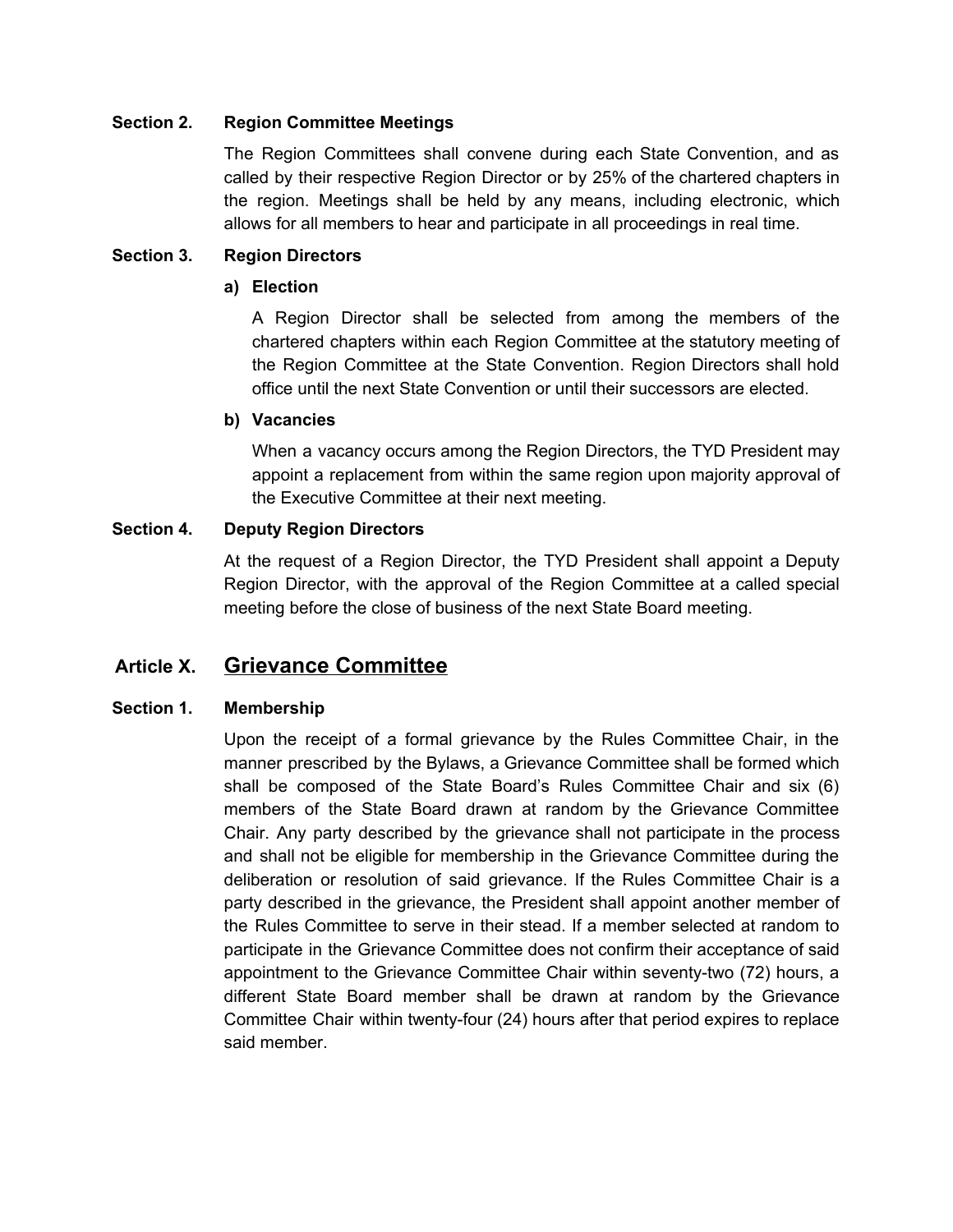#### **Section 2. Duties**

The Grievance Committee shall be responsible for resolving disputes within the Texas Young Democrats and for the adjudication of removal proceedings for State Board members that arise out of a formal grievance.

#### **Section 3. Meetings**

Meetings of the Grievance Committee shall be open to the membership of the Texas Young Democrats and to any applicable witnesses as needed for the proceedings of the meeting. Two-thirds of the Grievance Committee shall constitute a quorum.

## **Article XI. Procedural Provisions**

#### **Section 1. Open Meetings Policy**

#### **a) Meetings**

All meetings of the Texas Young Democrats and any body or unit thereof shall be open to the public, save for administrative matters internal to the organization, which shall then be held in Executive Session.

#### **b) Voting**

All votes conducted by any body or unit of the Texas Young Democrats shall be open and there shall be no secret ballots.

#### **Section 2. Open Records Policy**

All records of the Texas Young Democrats are presumed to be open for inspection by the membership. Upon a classification by the Executive Committee of certain records as confidential, such records will not be open for inspection until the earlier of the passage of five (5) years or a reclassification by the Executive Committee.

Grievance Committee rulings shall be made public immediately up completion of Committee hearings. All other records relating to the Grievance Committee shall be sealed unless and until the aggrieved party agrees to the release of said records.

#### **Section 3. Procedural Guarantees**

#### **a) Anti-Discrimination Standards**

All activities of Texas Young Democrats, at all levels of the organization, shall be open to all members of the Texas Young Democrats regardless of race, gender identity or expression, sexual orientation, age (except as provided in requirements for membership), color, creed, national origin, religion, ethnic identity, economic status, disability, or philosophical persuasion.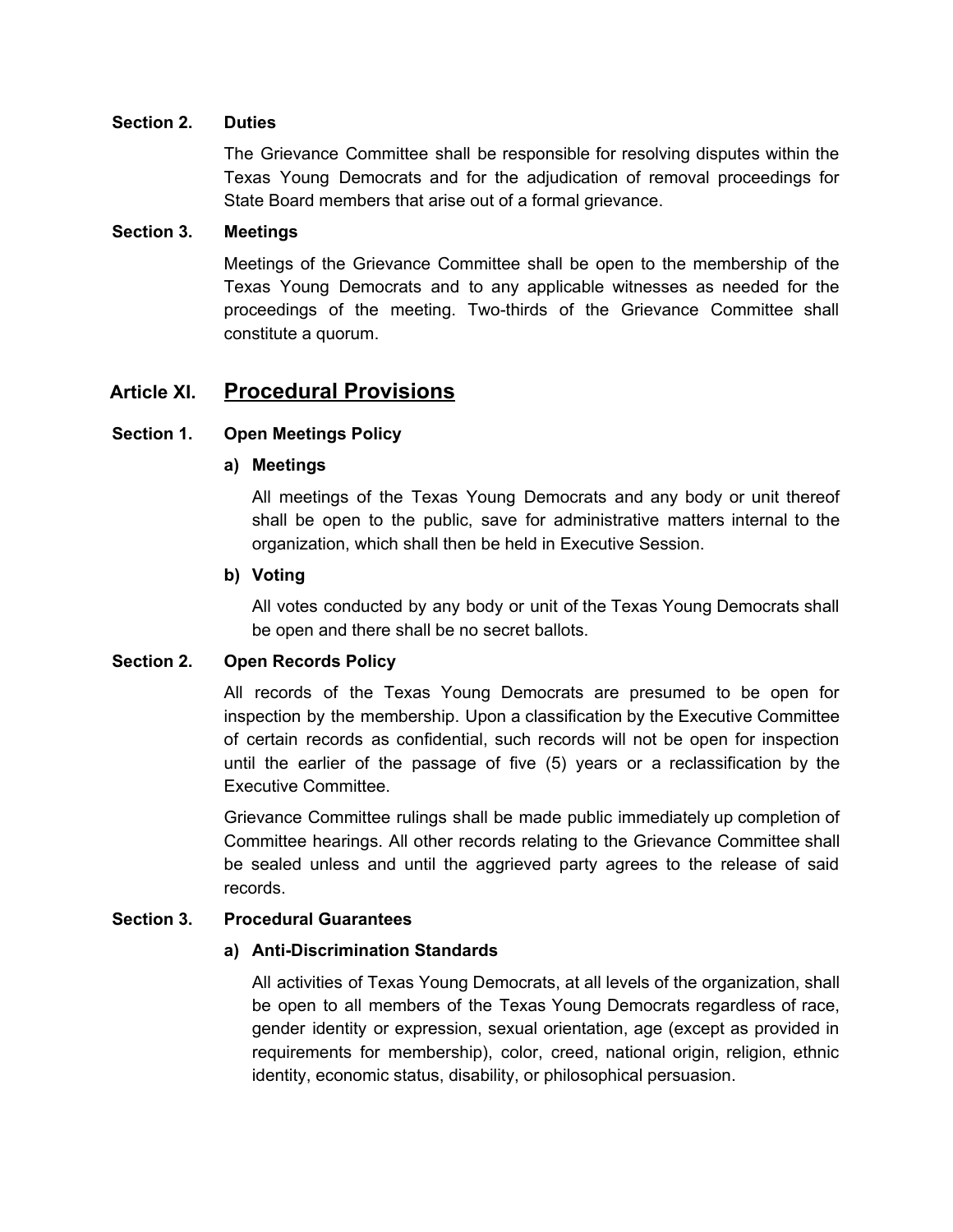#### **b) Right of Access**

The time and place for all public meetings of the Texas Young Democrats shall be publicized fully and in such a manner as to assure timely notice to all interested persons and parties.

#### **c) Right of Participation**

#### **(1) Procedural Disclosures**

The Texas Young Democrats shall publicize fully, in a timely fashion, and in an accessible manner, a full description of the procedures and rules by which the organization operates.

#### **(2) Candidacy Requirement Disclosures**

The Texas Young Democrats shall publicize fully, in a timely fashion, and in an accessible manner, a full description of all elected offices within the Texas Young Democrats, including their required qualifications and duties.

## **Article XII. Parliamentary Authority**

The rules contained in the current edition of Robert's Rules of Order, Newly Revised shall govern the organization in all cases to which they are applicable and in which they are not inconsistent with the governing documents and any special rules of order the organization may adopt.

## **Article XIII. Amendment**

#### **Section 1. Constitutional Amendments**

The Texas Young Democrats State Convention may amend this Constitution by a three-fourths (3/4) vote of all delegates on the Permanent Roll after passing the convention's Rules Committee by the same vote.

#### **Section 2. Bylaws Amendments**

The Texas Young Democrats State Convention may amend the Bylaws by a two-thirds (2/3) vote of all delegates on the Permanent Roll after passing the convention's Rules Committee by the same vote.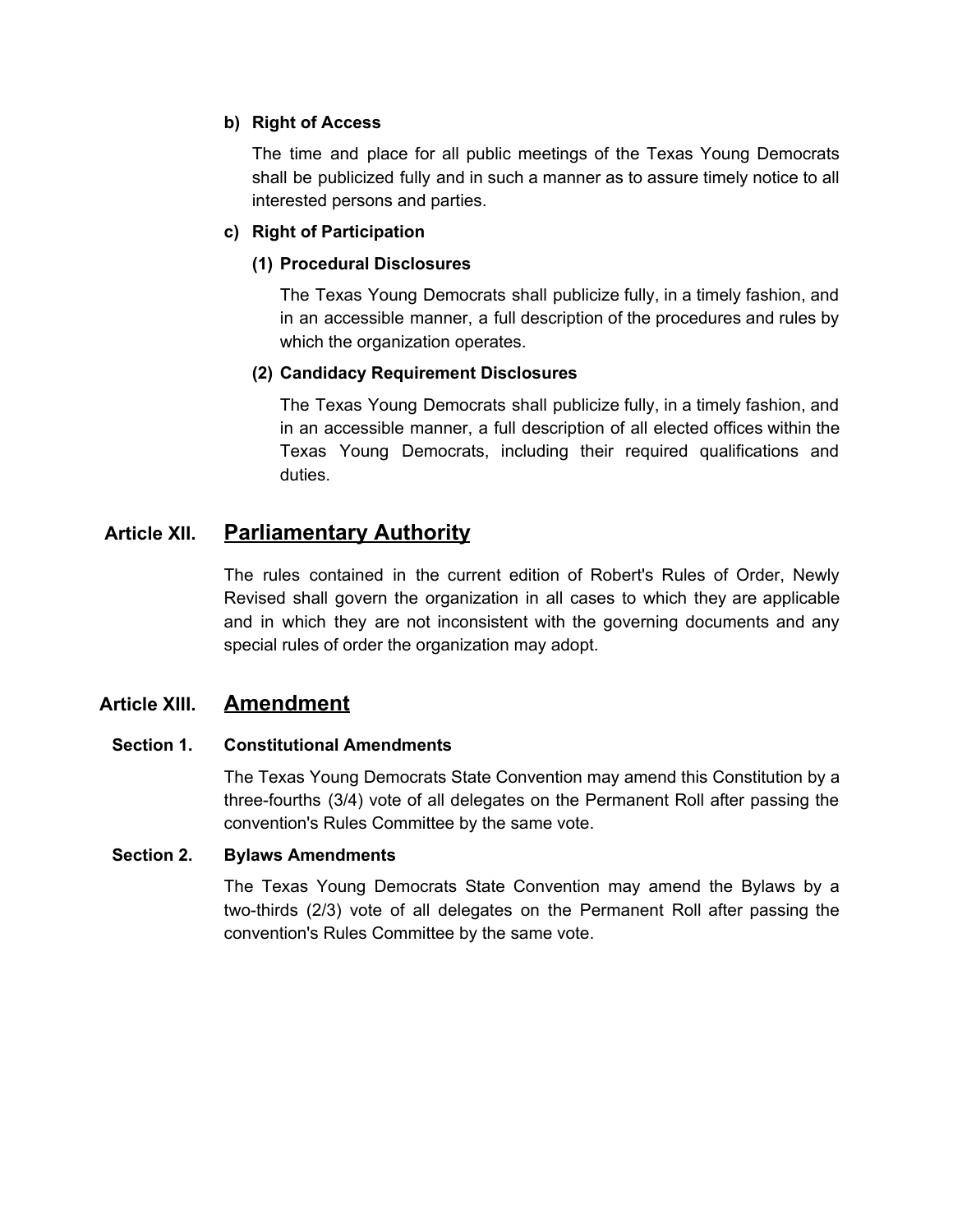#### **Section 3. Interim Amendments**

Between State Conventions, the Constitution of the Texas Young Democrats may be temporarily amended for good cause by a three-fourths (3/4) vote of the State Board, and the Bylaws by a two-thirds (2/3) vote of the State Board. Any such amendments must be first passed by two-thirds (2/3) vote of the Rules Committee and presented to all members of the State Board at least thirty (30) days in advance. All amendments so passed by the State Board shall be presented to the next State Convention for approval, although they shall be in effect and binding until such convention is held.

#### **Section 4. Rejection of Amendments by Convention**

If any amendment introduced at a State Convention is rejected by the convention, it may not be proposed again until the following State Convention.